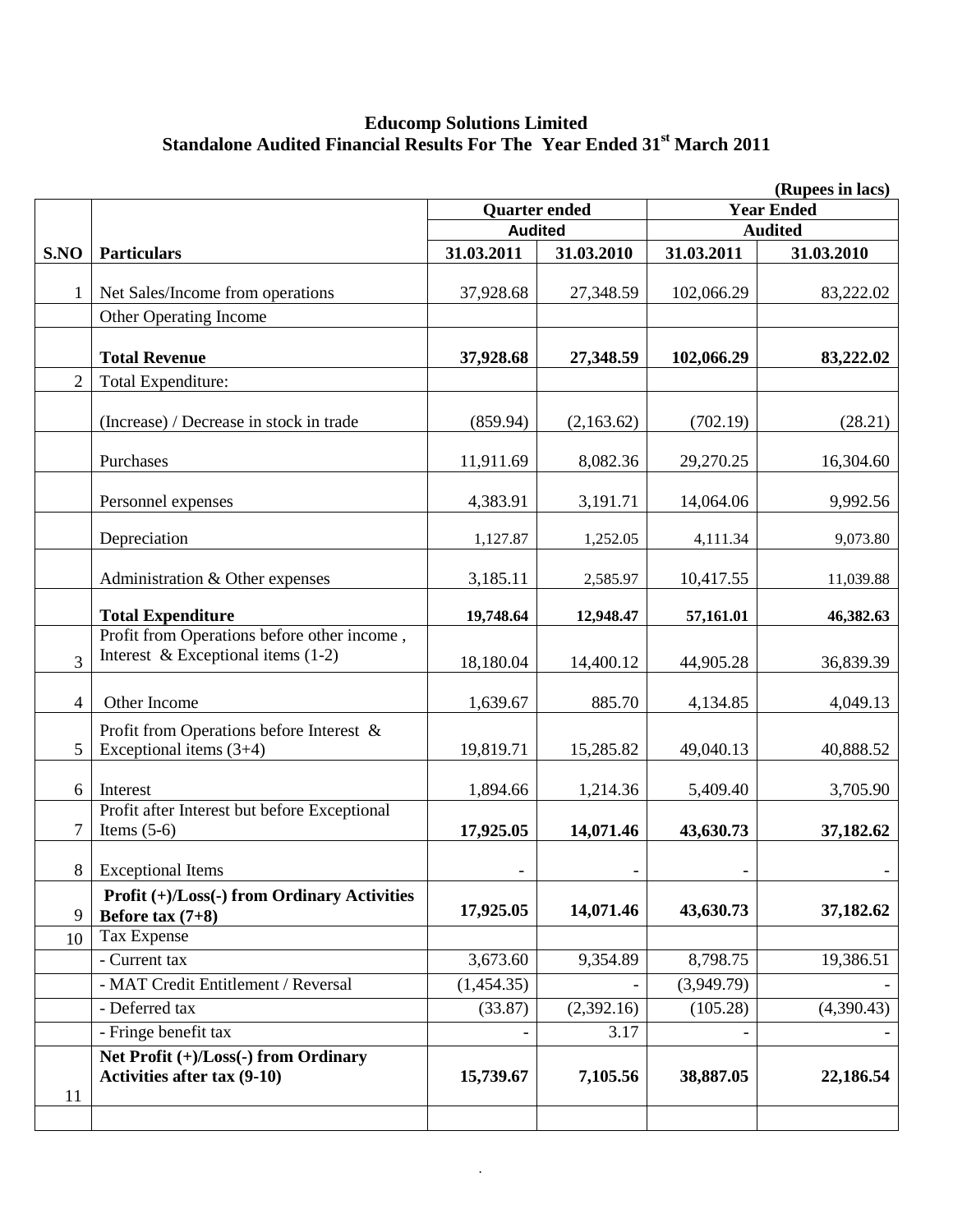| 12 | Extraordinary Item (net of tax expense)                                                                          | $\overline{\phantom{0}}$ | $\overline{\phantom{0}}$ | $\overline{a}$ |            |
|----|------------------------------------------------------------------------------------------------------------------|--------------------------|--------------------------|----------------|------------|
| 13 | Net Profit $(+)/$ Loss $(-)$ for the period $(11-12)$                                                            | 15,739.67                | 7,105.56                 | 38,887.05      | 22,186.54  |
| 14 | Paid up Equity share capital (Face Value<br>$Rs.2/- each)$                                                       | 1,910.89                 | 1,900.29                 | 1,910.89       | 1,900.29   |
|    | Reserve excluding revaluation reserves (As<br>per Balance Sheet of previous accounting                           |                          |                          |                |            |
| 15 | year)                                                                                                            | 158,756.32               | 119,031.38               | 158,756.32     | 119,031.38 |
| 16 | Earning Per Share (EPS) (not to be<br>annualized)                                                                |                          |                          |                |            |
|    | (a) Basic                                                                                                        | 16.69                    | 15.98                    | 40.96          | 23.99      |
|    | (b) Diluted                                                                                                      | 15.38                    | 15.14                    | 37.97          | 22.52      |
| 17 | <b>Public Shareholding:</b>                                                                                      |                          |                          |                |            |
|    | . - Numbers of Shares (Nos.)                                                                                     | 47,990,751               | 47,461,006               | 47,990,751     | 47,461,006 |
|    | . - Percentage of shareholding                                                                                   | 50.23%                   | 49.95%                   | 50.23%         | 49.95%     |
| 18 | <b>Promoters</b><br>Promoter<br>Group<br>and<br><b>Shareholding</b>                                              |                          |                          |                |            |
|    | a) Pledged / Encumbered                                                                                          |                          |                          |                |            |
|    | Number of shares<br>Percentage of shares (as a % of the total<br>shareholding of promoter and promoter<br>group) |                          |                          |                |            |
|    | Percentage of shares (as a % of the total share<br>capital of the company)                                       | $\overline{\phantom{a}}$ |                          |                |            |
|    | b) Non – encumbered                                                                                              |                          |                          |                |            |
|    | - Number of shares                                                                                               | 47,553,645               | 47,553,645               | 47,553,645     | 47,553,645 |
|    | -Percentage of shares (as a % of the total<br>shareholding of the Promoter and Promoter<br>group)                | 100%                     | 100%                     | 100%           | 100%       |
|    | Percentage of shares (as a % of the total share<br>capital of the company)                                       | 49.77%                   | 50.05%                   | 49.77%         | 50.05%     |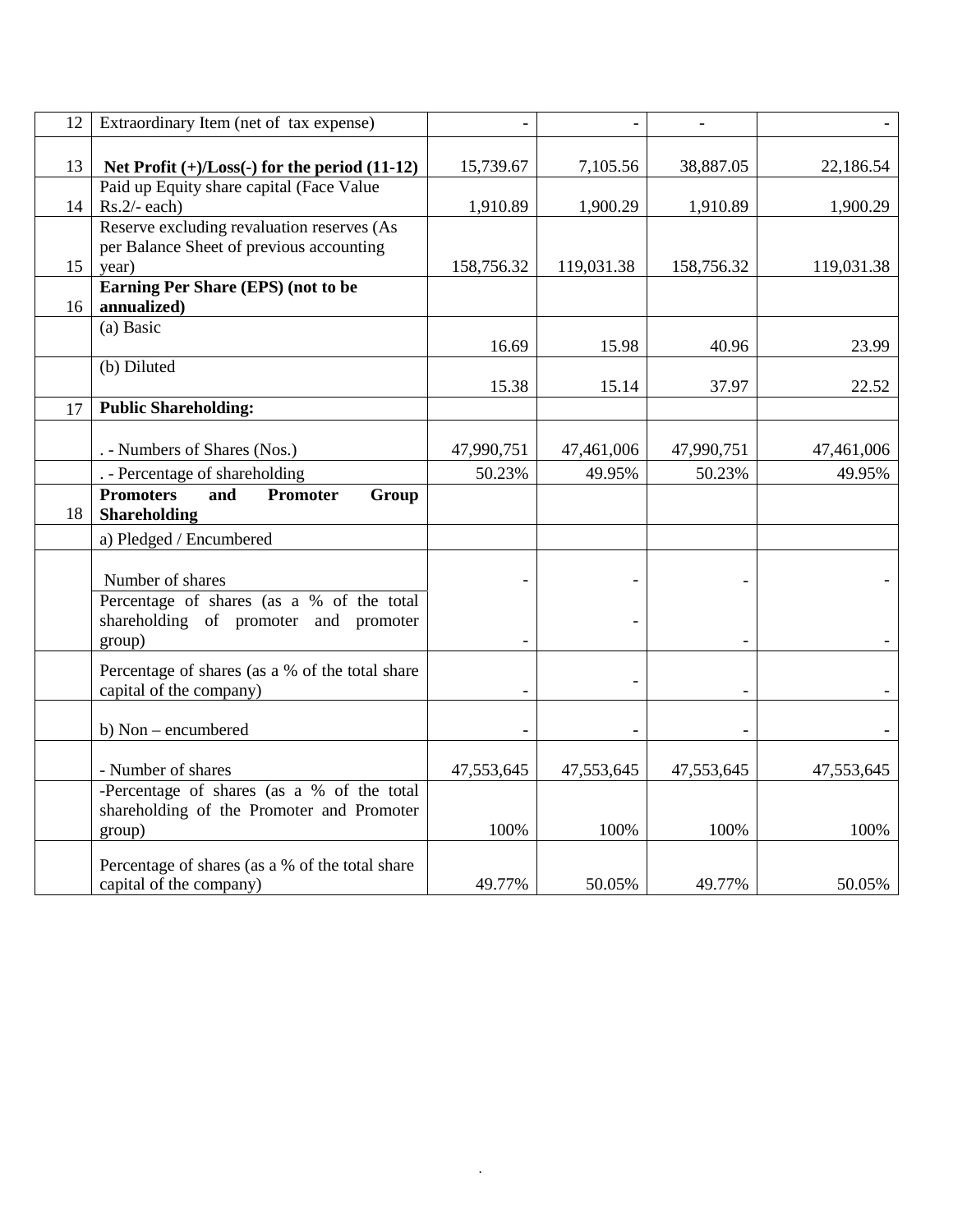# **Standalone Segment wise Revenue, Results and Capital Employed**

**(Rupees in Lacs)**

|                                                                      | <b>Quarter ended</b> |                | <b>Year Ended</b> |            |  |
|----------------------------------------------------------------------|----------------------|----------------|-------------------|------------|--|
|                                                                      |                      | <b>Audited</b> | <b>Audited</b>    |            |  |
| <b>Particulars</b>                                                   | 31.03.2011           | 31.03.2010     | 31.03.2011        | 31.03.2010 |  |
| <b>Segment Revenue</b>                                               |                      |                |                   |            |  |
| <b>Higher Learning Solutions</b>                                     | 265.11               | 412.22         | 1,689.01          | 1,997.49   |  |
| <b>School Learning Solutions</b>                                     | 37,567.72            | 26,804.74      | 99,885.93         | 80,293.51  |  |
| K-12 Schools                                                         | 63.94                | 80.49          | 261.61            | 872.10     |  |
| Online Supplemental & Global                                         | 31.91                | 51.14          | 229.74            | 58.92      |  |
| <b>Total Net Sales/Income from Operations</b>                        | 37,928.68            | 27,348.59      | 102,066.29        | 83,222.02  |  |
| Segment Results (Profit before Interest & tax<br>from each segments) |                      |                |                   |            |  |
| <b>Higher Learning Solutions</b>                                     | (64.99)              | 95.65          | 482.60            | 559.25     |  |
| <b>School Learning Solutions</b>                                     | 19,653.64            | 16,495.19      | 52,019.66         | 45,177.39  |  |
| K-12 Schools                                                         | (72.04)              | 43.23          | 89.95             | 62.02      |  |
| Online Supplemental & Global                                         | (192.63)             | (35.95)        | (594.86)          | (50.27)    |  |
|                                                                      | 19,323.98            | 16,598.12      | 51,997.35         | 45,748.39  |  |
|                                                                      |                      |                |                   |            |  |
| Less: Interest (Net)                                                 | 1,894.66             | 1,214.36       | 5,409.40          | 3,705.90   |  |
| Other un-allocable expenses                                          | 1,143.94             | 2,198.00       | 7,092.07          | 8,909.00   |  |
| : Un-allocable Income                                                | 1,639.67             | 885.70         | 4,134.85          | 4,049.13   |  |
| <b>Total Profit before Tax</b>                                       | 17,925.05            | 14,071.46      | 43,630.73         | 37,182.62  |  |
| <b>Capital Employed</b>                                              |                      |                |                   |            |  |
| (Segment Assets- Segment Liabilities)                                |                      |                |                   |            |  |
| <b>Higher Learning Solutions</b>                                     | (1,901.76)           | (2,018.50)     | (1,901.76)        | (2,018.50) |  |
| <b>School Learning Solutions</b>                                     | 54,570.14            | 53,923.62      | 54,570.14         | 53,923.62  |  |
| K-12 Schools                                                         | 158.80               | 199.99         | 158.80            | 199.99     |  |
| Online Supplemental & Global                                         | 786.37               | 832.89         | 786.37            | 832.89     |  |
| <b>Total</b>                                                         | 53,613.55            | 52,938.00      | 53,613.55         | 52,938.00  |  |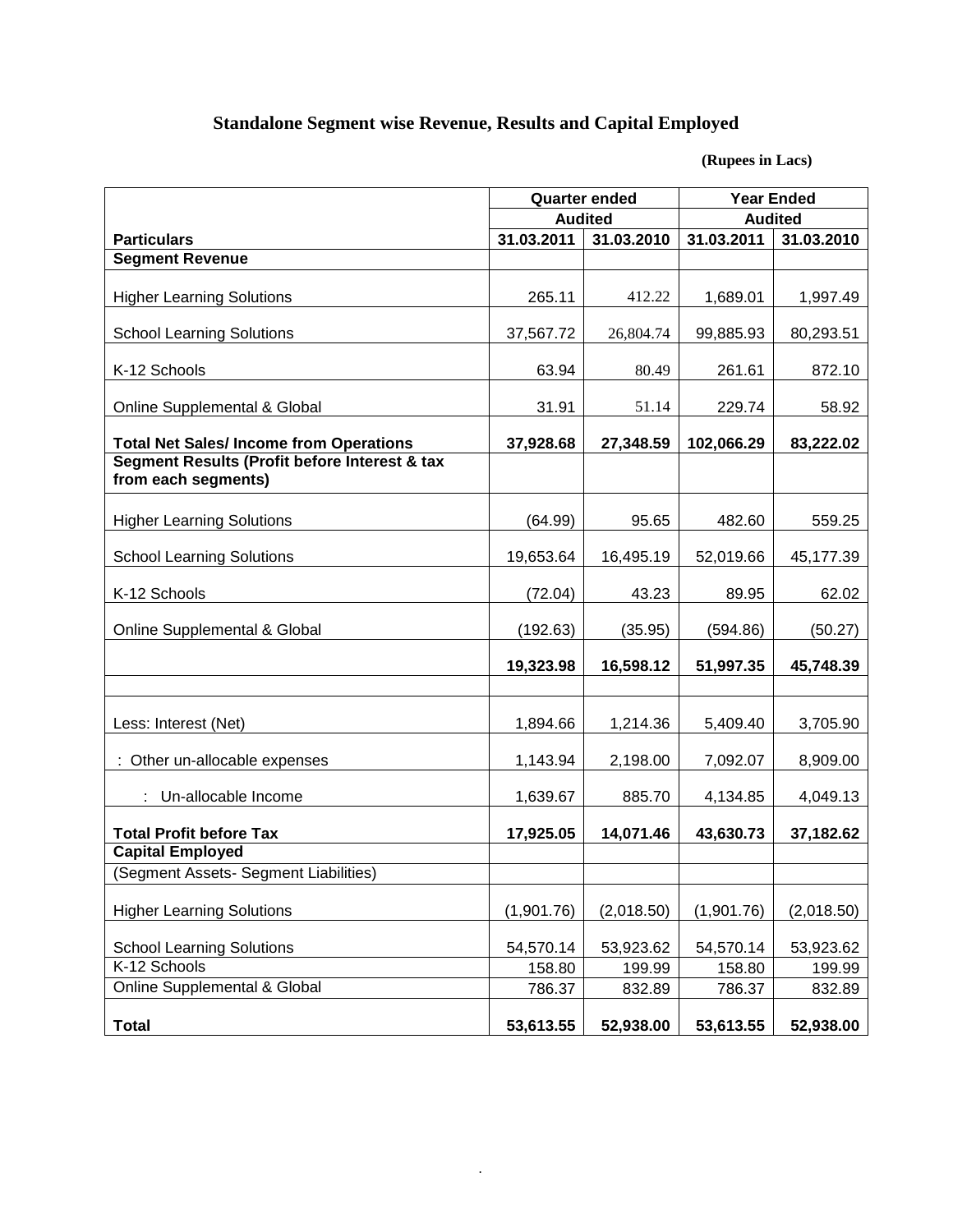|                                               |                                 | (Rupees in Lacs)                |  |
|-----------------------------------------------|---------------------------------|---------------------------------|--|
| <b>Particulars</b>                            | <b>Year Ended</b><br>31-03-2011 | <b>Year Ended</b><br>31-03-2010 |  |
|                                               | <b>Audited</b>                  | <b>Audited</b>                  |  |
| <b>SOURCE OF FUNDS</b>                        |                                 |                                 |  |
| <b>Shareholders Fund</b>                      |                                 |                                 |  |
| (a) Capital                                   | 1,910.89                        | 1,900.29                        |  |
| (b) ESOP outstanding account                  | 1,894.50                        | 1,472.87                        |  |
| (c) Reserves and Surplus                      | 158,756.32                      | 119,031.38                      |  |
| <b>Share Application Money</b>                |                                 |                                 |  |
| Loan Funds                                    | 67,136.94                       | 59,142.11                       |  |
| Deferred Tax Liability                        | (2.36)                          | 102.92                          |  |
| <b>TOTAL</b>                                  | 229,696.29                      | 181,649.57                      |  |
|                                               |                                 |                                 |  |
| <b>APPLICATION OF FUNDS</b>                   |                                 |                                 |  |
|                                               |                                 |                                 |  |
| <b>Fixed Assets</b>                           | 13,165.97                       | 13,280.52                       |  |
| Investments                                   | 137,434.81                      | 78,664.85                       |  |
| Foreign Currency Monetary Items Translation   |                                 |                                 |  |
| Difference Account (FCMITDA)                  |                                 | (34.23)                         |  |
|                                               |                                 |                                 |  |
| <b>CURRENT ASSETS, LOANS AND</b>              |                                 |                                 |  |
| <b>ADVANCES</b>                               |                                 |                                 |  |
| (a) Inventories                               | 3,614.25                        | 2,912.06                        |  |
| (b) Sundry Debtors                            | 50,662.49                       | 50,180.30                       |  |
| (c) Cash and Bank balances                    | 29,463.45                       | 61,990.79                       |  |
| (d) Other current assets                      | 437.68                          | 1,778.27                        |  |
| (e) Loans and Advances                        | 23, 147. 39                     | 4,909.45                        |  |
| Less: Current Liabilities and Provisions      |                                 |                                 |  |
| (a) Liabilities                               | 24,817.77                       | 16,556.66                       |  |
| (b) Provisions                                | 3,411.99                        | 15,475.77                       |  |
| Net current assets                            | 79,095.51                       | 89,738.44                       |  |
|                                               |                                 |                                 |  |
| Miscellaneous expenditure (Not written off or |                                 |                                 |  |
| adjusted)                                     |                                 |                                 |  |
| <b>Profit and Loss account</b>                |                                 |                                 |  |
| <b>TOTAL</b>                                  | 2,29,696.29                     | 1,81,649.57                     |  |

### **Standalone Audited Balance Sheet as at March 31, 2011**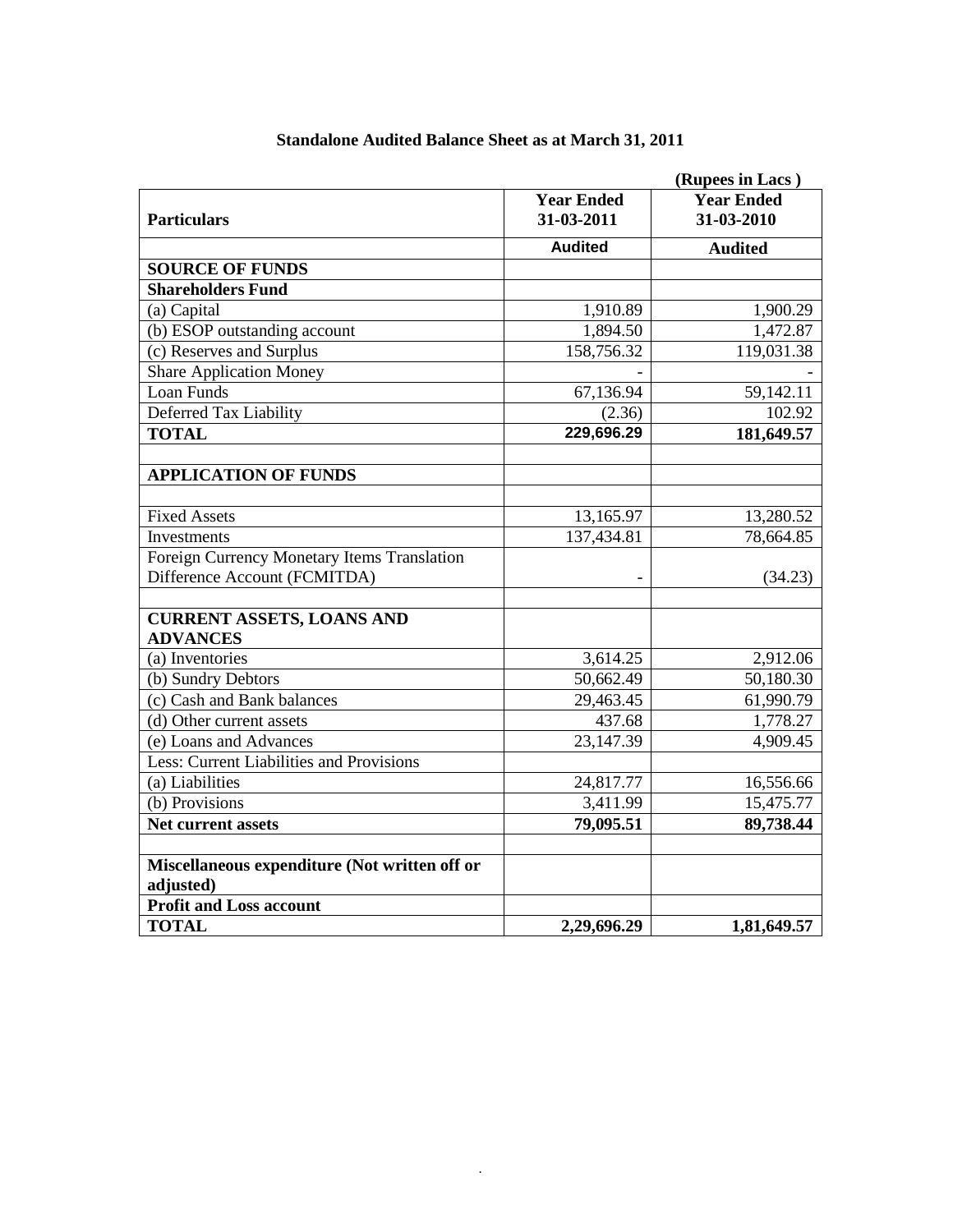### **Educomp Solutions Limited** Consolidated Audited Financial Results For The Year Ended 31<sup>st</sup> March 2011

|                |                                                                                     | (Rupees in Lacs)         |                          |                |            |
|----------------|-------------------------------------------------------------------------------------|--------------------------|--------------------------|----------------|------------|
|                |                                                                                     | <b>Quarter</b> ended     | <b>Year Ended</b>        |                |            |
|                |                                                                                     | <b>Audited</b>           |                          | <b>Audited</b> |            |
|                |                                                                                     |                          |                          |                |            |
| S.NO           | <b>Particulars</b>                                                                  | 31.03.2011               | 31.03.2010               | 31.03.2011     | 31.03.2010 |
| 1              | Net Sales/Income from operations                                                    | 48,871.28                | 33,204.23                | 135,089.97     | 103,949.00 |
|                | Other Operating Income                                                              |                          |                          |                |            |
|                | <b>Total Revenue</b>                                                                | 48,871.28                | 33,204.23                | 135,089.97     | 103,949.00 |
| $\overline{2}$ | Total Expenditure:                                                                  |                          |                          |                |            |
|                | (Increase) / Decrease in stock in trade                                             | (1,300.01)               | (2, 287.25)              | (1,041.50)     | (377.22)   |
|                | Purchases                                                                           | 15,031.89                | 8,193.17                 | 34,320.75      | 17,875.65  |
|                | Personnel expenses                                                                  | 7,626.71                 | 5,319.49                 | 25,601.47      | 17,928.80  |
|                | Depreciation                                                                        | 2,340.91                 | 2,051.37                 | 8,407.79       | 11,422.67  |
|                | Administration & Other expenses                                                     | 6,997.42                 | 6,157.65                 | 21,962.54      | 20,347.82  |
|                | <b>Total Expenditure</b>                                                            | 30,696.92                | 19,434.43                | 89,251.05      | 67,197.72  |
| 3              | Profit from Operations before other income,<br>Interest & Exceptional items $(1-2)$ | 18,174.36                | 13,769.80                | 45,838.92      | 36,751.28  |
| $\overline{4}$ | Other Income                                                                        | 1,907.48                 | 1,581.49                 | 4,612.26       | 12,552.53  |
| 5              | Profit from Operations before Interest &<br>Exceptional items $(3+4)$               | 20,081.84                | 15,351.29                | 50,451.18      | 49,303.81  |
| 6              | Interest                                                                            | 3,101.84                 | 1,784.12                 | 9,620.38       | 5,386.62   |
| 7              | Profit after Interest but before Exceptional<br>Items $(5-6)$                       | 16,980.00                | 13,567.17                | 40,830.80      | 43,917.19  |
| 8              | <b>Exceptional Items</b>                                                            | $\overline{\phantom{0}}$ | $\overline{\phantom{a}}$ | $\frac{1}{2}$  |            |
| 9              | Profit (+)/Loss(-) from Ordinary Activities<br>Before tax $(7+8)$                   | 16,980.00                | 13,567.17                | 40,830.80      | 43,917.19  |
| 10             | Tax Expense                                                                         |                          |                          |                |            |
|                | - Current tax                                                                       | 4,100.88                 | 9,598.33                 | 10,366.40      | 20,096.14  |
|                |                                                                                     |                          |                          |                |            |
|                | - MAT Credit Entitlement / Reversal                                                 | (1,490.34)               | 15.59                    | (4, 137.92)    | (85.07)    |
|                | - MAT earlier years                                                                 | (34.23)                  |                          | (34.23)        |            |
|                | - Deferred tax                                                                      | (130.88)                 | (2,474.41)               | 583.08         | (4,169.13) |
|                | - Fringe benefit tax                                                                |                          | 3.17                     |                |            |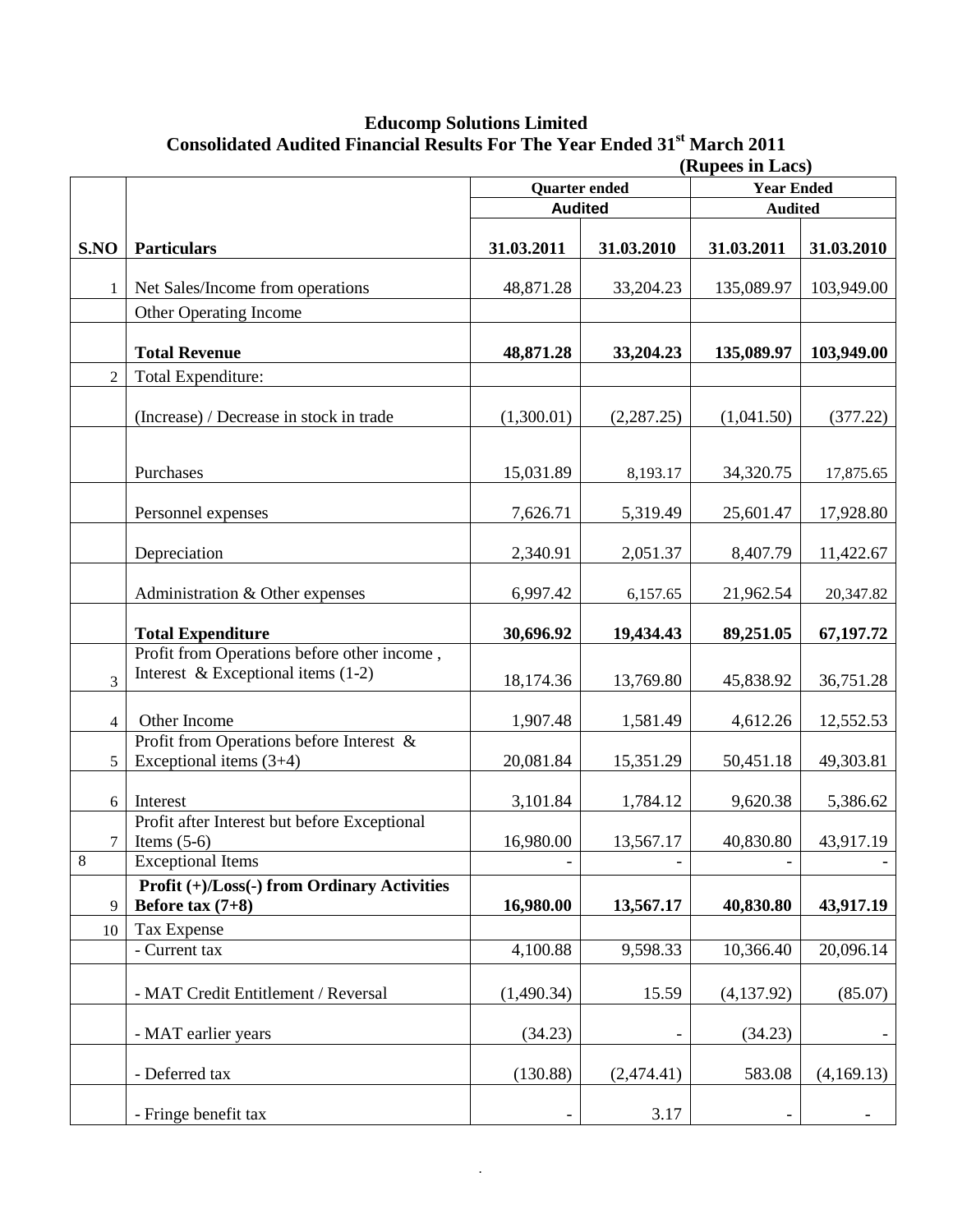| 11 | Net Profit $(+)/$ Loss $(-)$ from Ordinary<br>Activities after tax (9-10)                    | 14,534.57  | 6,424.49   | 34,053.47  | 28,075.25  |
|----|----------------------------------------------------------------------------------------------|------------|------------|------------|------------|
|    |                                                                                              |            |            |            |            |
| 12 | Extraordinary Item (net of tax expense)                                                      |            |            |            |            |
| 13 | Net Profit $(+)/$ Loss $(-)$ for the period $(11-12)$                                        | 14,534.57  | 6,424.49   | 34,053.47  | 28,075.25  |
| 14 | Less: Minority Share in Loss/(profit)                                                        | 89.64      | 9.46       | 488.32     | 575.16     |
| 15 | Less: Pre-Acquisition Loss/(profits)                                                         | (179.32)   | (77.89)    | (325.34)   | (86.88)    |
| 16 | Share of Loss of Associates                                                                  | 58.00      | 0.68       | 223.12     | 0.68       |
| 17 | <b>Net Profit after Minority Interest</b>                                                    | 14,566.25  | 6,492.24   | 33,667.37  | 27,586.29  |
| 18 | Paid up Equity share capital (Face Value Rs.2/-<br>each)                                     | 1,910.89   | 1,900.29   | 1,910.89   | 1,900.29   |
| 19 | Reserve excluding revaluation reserves (As per<br>Balance Sheet of previous accounting year) |            |            | 213875.67  | 161,378.36 |
| 20 | Earning Per Share (EPS) (not to be<br>annualized)                                            |            |            |            |            |
|    | (a) Basic                                                                                    | 15.46      | 22.35      | 35.49      | 29.83      |
|    | (b) Diluted                                                                                  | 14.23      | 20.98      | 32.86      | 27.88      |
| 21 | <b>Public Shareholding:</b>                                                                  |            |            |            |            |
|    | . - Numbers of Shares (Nos.)                                                                 | 47,990,751 | 47,461,006 | 47,990,751 | 47,461,006 |
|    | . - Percentage of shareholding                                                               | 50.23%     | 49.95%     | 50.23%     | 49.95%     |
| 22 | <b>Promoters</b><br>and<br>Promoter<br>Group<br><b>Shareholding</b>                          |            |            |            |            |
|    | a) Pledged / Encumbered                                                                      |            |            |            |            |
|    | Number of shares                                                                             |            |            |            |            |
|    | Percentage of shares (as a % of the total<br>shareholding of promoter and promoter<br>group) |            |            |            |            |
|    | Percentage of shares (as a % of the total<br>share capital of the company)                   |            |            |            |            |
|    | b) Non – encumbered                                                                          |            |            |            |            |
|    | - Number of shares                                                                           | 47,553,645 | 47,553,645 | 47,553,645 | 47,553,645 |
|    | -Percentage of shares (as a % of the total<br>shareholding of the Promoter and Promoter      | 100%       | 100%       | 100%       | 100%       |
|    | group)                                                                                       |            |            |            |            |
|    | Percentage of shares (as a % of the total<br>share capital of the company)                   | 49.77%     | 50.05%     | 49.77%     | 50.05%     |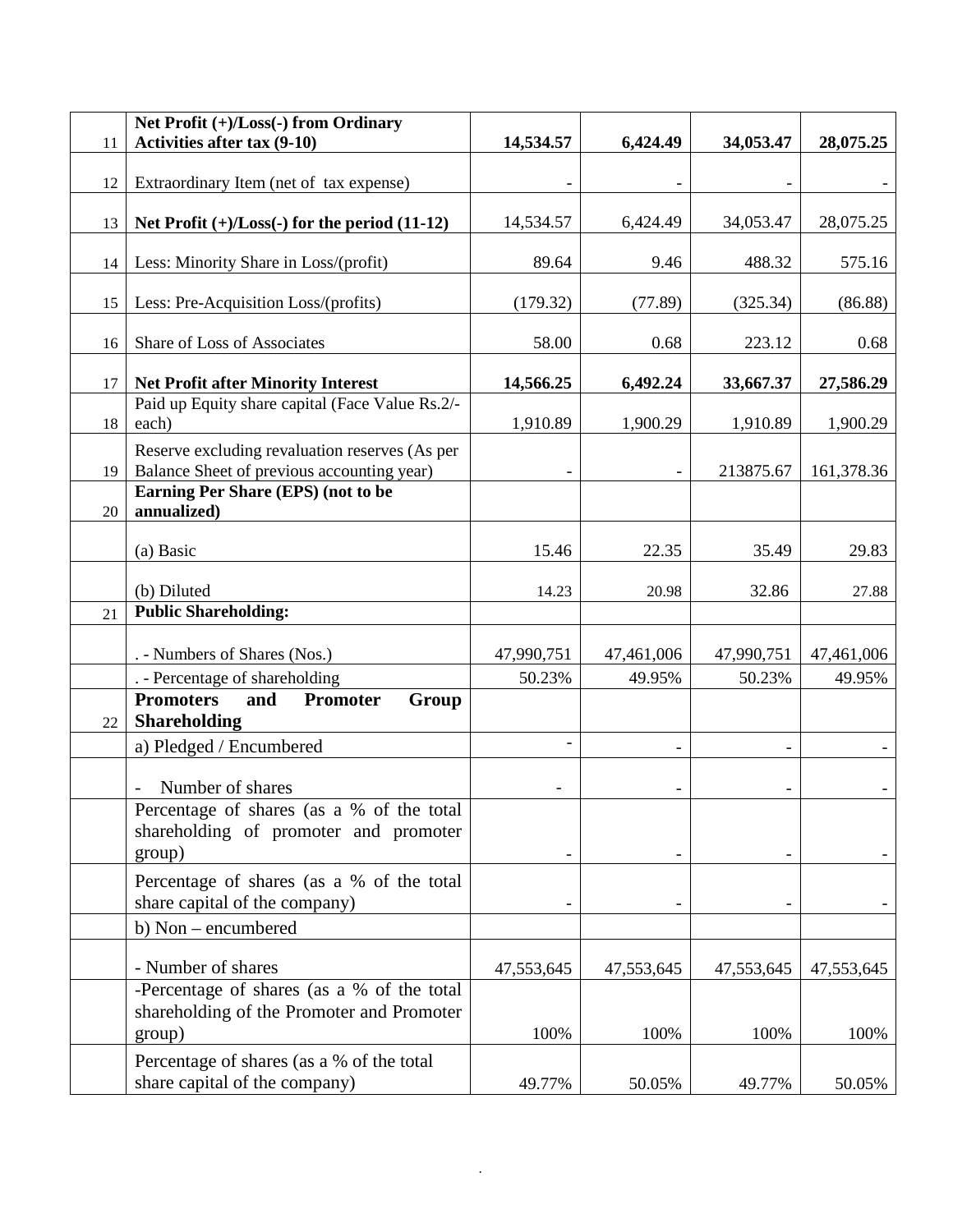|                                                                             | (Rupees in Lacs)                          |            |                |             |  |
|-----------------------------------------------------------------------------|-------------------------------------------|------------|----------------|-------------|--|
|                                                                             | <b>Year Ended</b><br><b>Quarter ended</b> |            |                |             |  |
|                                                                             | <b>Audited</b>                            |            | <b>Audited</b> |             |  |
| <b>Particulars</b>                                                          | 31.03.2011                                | 31.03.2010 | 31.03.2011     | 31.03.2010  |  |
| <b>Segment Revenue</b>                                                      |                                           |            |                |             |  |
| <b>Higher Learning Solutions</b>                                            | 2,813.98                                  | 571.97     | 6,540.08       | 2,645.34    |  |
| <b>School Learning Solutions</b>                                            | 37,861.34                                 | 26,919.32  | 100,946.23     | 80,676.43   |  |
| K-12 Schools                                                                | 4,274.77                                  | 3,156.85   | 13,573.21      | 9,971.21    |  |
| Online Supplemental & Global<br><b>Total Net Sales/Income from</b>          | 3,921.19                                  | 2,556.09   | 14,030.45      | 10,656.02   |  |
| <b>Operations</b>                                                           | 48,871.28                                 | 33,204.23  | 135,089.97     | 103,949.00  |  |
| <b>Segment Results (Profit before Interest</b><br>& tax from each segments) |                                           |            |                |             |  |
| <b>Higher Learning Solutions</b>                                            | (1,230.79)                                | (431.03)   | (2,922.74)     | (1, 110.86) |  |
| <b>School Learning Solutions</b>                                            | 19,748.15                                 | 16,453.10  | 52,322.92      | 45,025.44   |  |
| K-12 Schools                                                                | 1,243.18                                  | 797.38     | 4,765.61       | 3,221.07    |  |
| Online Supplemental & Global                                                | (318.97)                                  | (298.71)   | (1,081.04)     | (1,566.02)  |  |
|                                                                             | 19,441.57                                 | 16,520.74  | 53,084.75      | 45,569.63   |  |
|                                                                             |                                           |            |                |             |  |
| Less: Interest (Net)                                                        | 3,101.84                                  | 1,784.12   | 9,620.38       | 5,386.62    |  |
| : Other un-allocable expenses                                               | 1,267.21                                  | 2,750.94   | 7,245.83       | 8,818.35    |  |
| Un-allocable Income                                                         | 1,907.48                                  | 1,581.49   | 4,612.25       | 12,552.53   |  |
| <b>Total Profit before Tax</b><br><b>Capital Employed</b>                   | 16,980.00                                 | 13,567.17  | 40,830.80      | 43,917.19   |  |
| (Segment Assets- Segment Liabilities)                                       |                                           |            |                |             |  |
| <b>Higher Learning Solutions</b>                                            | 31,731.06                                 | 4,578.01   | 31,731.06      | 4,578.01    |  |
| <b>School Learning Solutions</b>                                            | 55,951.88                                 | 54,868.25  | 55,951.88      | 54,868.25   |  |
| K-12 Schools                                                                | 161,285.60                                | 113,139.74 | 161,285.60     | 113,139.74  |  |
| Online Supplemental & Global                                                | 16,082.34                                 | 17,552.81  | 16,082.34      | 17,552.81   |  |
| <b>Total</b>                                                                | 265,050.88                                | 190,138.81 | 265,050.88     | 190,138.81  |  |

# **Consolidated Segment wise Revenue, Results and Capital Employed**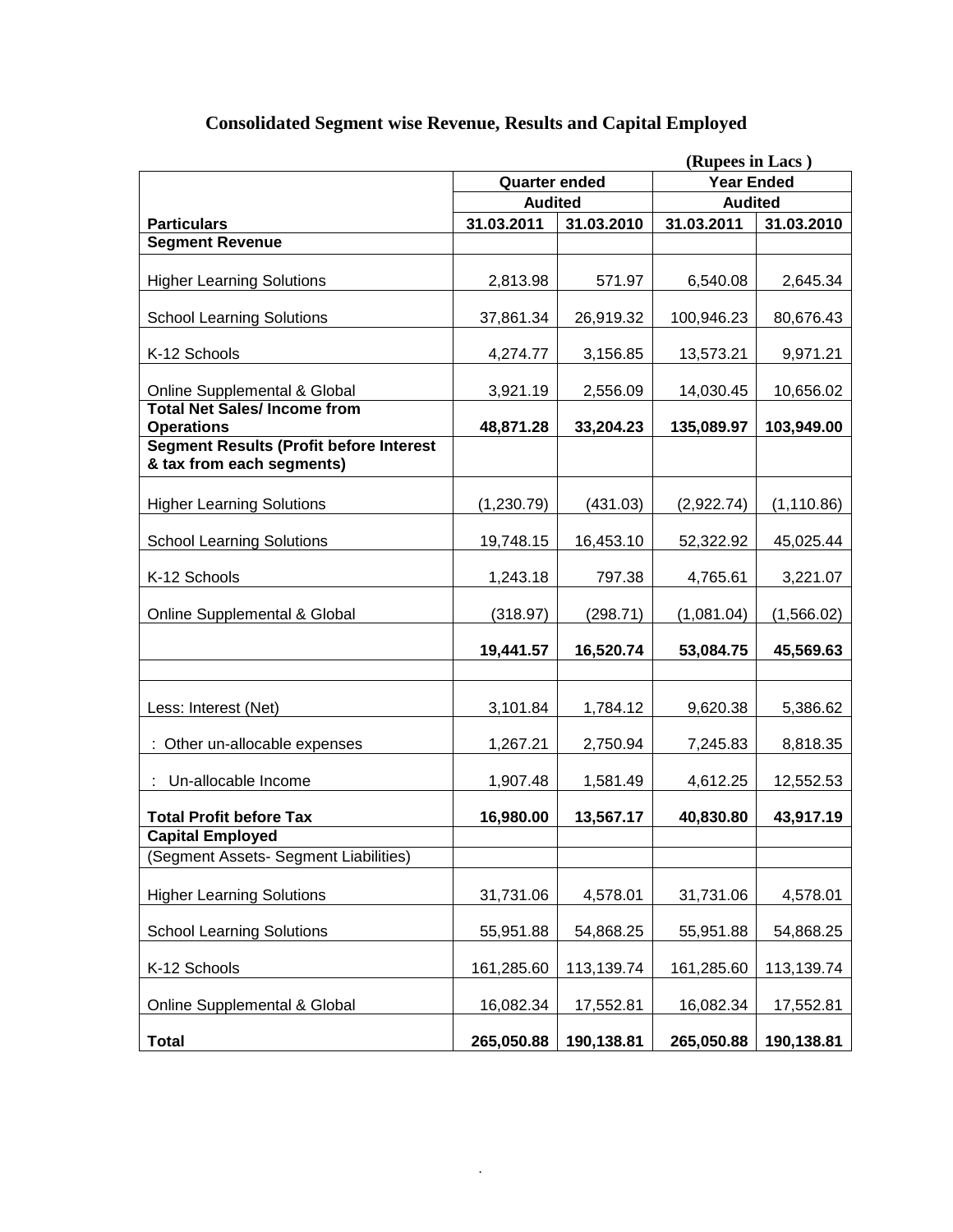|                                                         | (Rupees in Lacs)                |                                 |  |  |
|---------------------------------------------------------|---------------------------------|---------------------------------|--|--|
| <b>Particulars</b>                                      | <b>Year Ended</b><br>31-03-2011 | <b>Year Ended</b><br>31-03-2010 |  |  |
|                                                         | <b>Audited</b>                  | <b>Audited</b>                  |  |  |
| <b>SOURCE OF FUNDS</b>                                  |                                 |                                 |  |  |
| <b>Shareholders Fund</b>                                |                                 |                                 |  |  |
| (a) Capital                                             | 1,910.89                        | 1,900.29                        |  |  |
| (b) ESOP outstanding account                            | 2,056.79                        | 1,472.87                        |  |  |
| (c) Reserves and Surplus                                | 213,875.67                      | 161,378.36                      |  |  |
| <b>Share Application Money</b>                          |                                 |                                 |  |  |
| Loan Funds                                              | 143,733.77                      | 104,782.74                      |  |  |
| <b>Minority Interest</b>                                | 23,652.10                       | 19,147.97                       |  |  |
| Deferred Tax Liability                                  | 807.67                          | 223.32                          |  |  |
| <b>TOTAL</b>                                            | 386,036.89                      | 288,905.56                      |  |  |
| <b>APPLICATION OF FUNDS</b>                             |                                 |                                 |  |  |
| Goodwill                                                | 85,176.64                       | 60,309.16                       |  |  |
| <b>Fixed Assets</b>                                     | 177,871.86                      | 106,560.08                      |  |  |
| Investments                                             | 12,347.65                       | 3,540.80                        |  |  |
| Foreign Currency Monetary Items Translation Difference  |                                 |                                 |  |  |
| Account (FCMITDA)                                       |                                 | (34.23)                         |  |  |
| <b>CURRENT ASSETS, LOANS AND ADVANCES</b>               |                                 |                                 |  |  |
| (a) Inventories                                         | 4,719.38                        | 3,677.88                        |  |  |
| (b) Sundry Debtors                                      | 62,544.99                       | 55,297.46                       |  |  |
| (c) Cash and Bank balances                              | 44,889.00                       | 78,866.72                       |  |  |
| (d) Other current assets                                | 493.66                          | 2,209.76                        |  |  |
| (e) Loans and Advances                                  | 37,136.35                       | 18,104.59                       |  |  |
| Less: Current Liabilities and Provisions                |                                 |                                 |  |  |
| (a) Liabilities                                         | 35,326.17                       | 22,899.79                       |  |  |
| (b) Provisions                                          | 3,816.47                        | 16,726.86                       |  |  |
| Net current assets                                      | 110,640.74                      | 118,529.76                      |  |  |
| Miscellaneous expenditure (Not written off or adjusted) |                                 |                                 |  |  |
| <b>Profit and Loss account</b>                          |                                 |                                 |  |  |
| <b>TOTAL</b>                                            | 386,036.89                      | 288,905.56                      |  |  |
|                                                         |                                 |                                 |  |  |

## **Consolidated Audited Balance Sheet as at March 31, 2011**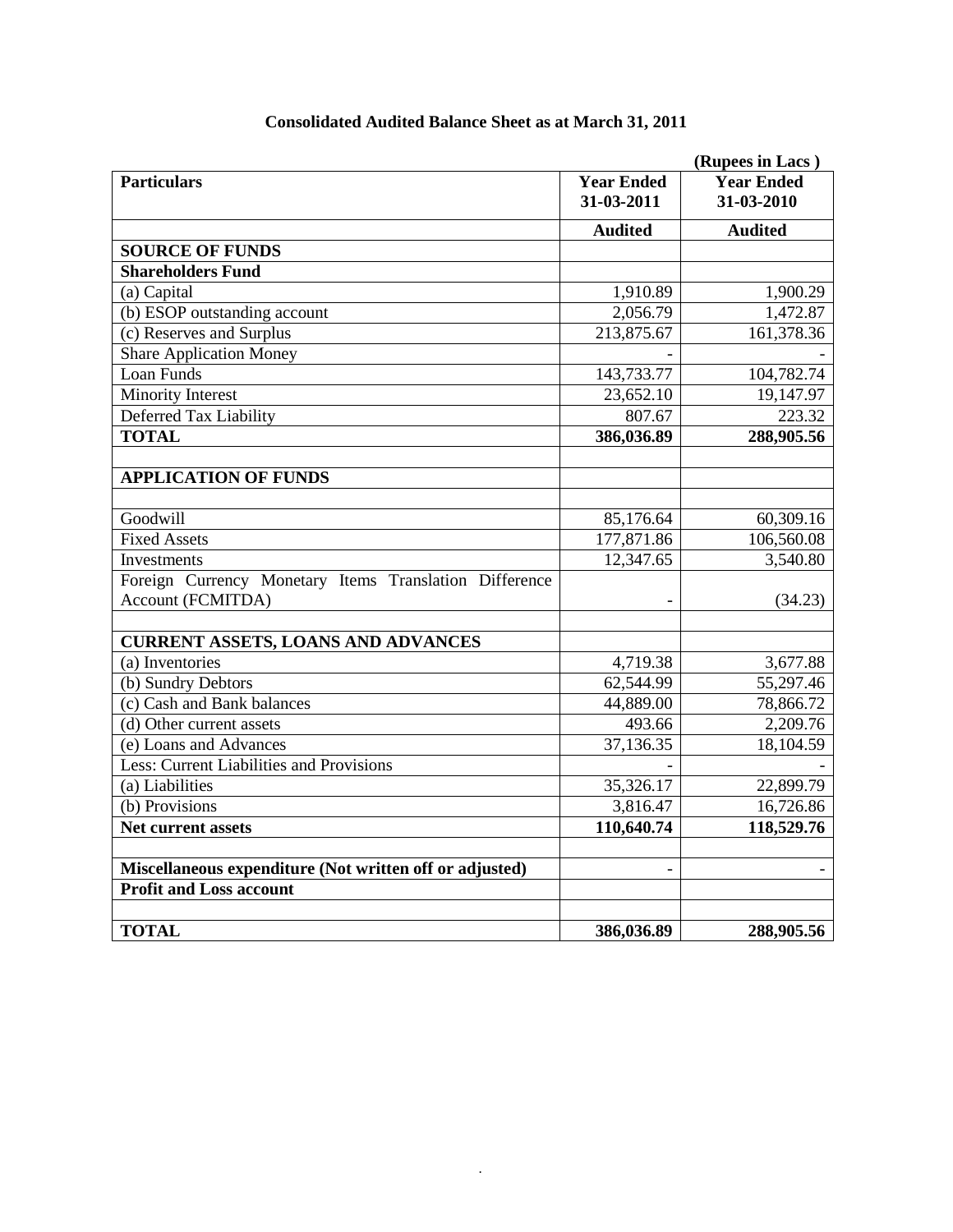### **Notes:**

- **1.** The Audited standalone and consolidated Financial Results for the Year ended on 31<sup>st</sup> March 2011 have been reviewed by the Audit Committee and adopted and approved by the Board of Directors at their meeting held on  $30<sup>th</sup>$  May 2011.
- **2.** The Board of Directors have recommended a final dividend of Rs. 0.60 per Equity Share (30%) (Face Value of Rs. 2/- each) for the financial year 2010-11 subject to the approval of shareholders at the Forthcoming Annual General Meeting. Dividend tax will be borne by the Company.
- **3.** Board of Directors in its meeting held on  $30<sup>th</sup>$  May 2011 has decided (i) to issue securities including equity shares and / or instruments or securities convertible into equity shares of the Company such as FCCB, GDR and / or ADR and / or convertible preference shares and / or convertible debentures or bonds (compulsorily and / or optionally, fully and / or partly), and / or non-convertible debentures with warrants and/or securities with or without detachable / nondetachable warrants and / or warrants with a right exercisable by the warrant holder to subscribe for equity shares, to eligible investors, up to an amount of USD 250 mn and to restructure the USD 78.5 mn outstanding foreign currency convertible bonds of the Company and amend the terms and conditions thereof, or issue new foreign currency convertible bonds to replace the Outstanding FCCBs, (ii) to implement ESOP 2011 Scheme in the Company. Company will be seeking approval of shareholders through postal ballot for the aforesaid items.
	- **4.** During the quarter ended 31<sup>st</sup> March 2011, Company has allotted 5,000 equity shares of face value of Rs. 2/- each pursuant to exercise of Stock options by eligible employees of the Company its subsidiaries under ESOP Scheme 2006  $\&$ 2007. Post 31st March 2011 company has allotted 388,455 equity shares of face value of Rs. 2/- each pursuant to exercise of Stock options by eligible employees of the Company/ its subsidiaries under ESOP Scheme 2006 and made preferential allotment of 35,129 equity shares as per SEBI (ICDR), Regulations, 2009. Paid up capital of company as on date is Rs. 191,935,960/-.
	- **5.** Universal Learn Today Pvt. Ltd. (ULT), an India Today Group company and promoters of The Vasant Valley Schools (VVS), and Educomp Infrastructure and School Management Limited (EISML), a subsidiary of Educomp Solutions Ltd, have announced the signing of an agreement with the aim of jointly facilitating independent trusts to set up 30 Vasant Valley Schools across India.
	- **6.** Company has acquired Majority stake in Gateforum Educational Services Pvt Ltd., leading GATE prep company to support aggressive growth plans in Supplemental Education Market.
	- **7.** Company and Zeebo Inc., USA has formed Joint Venture to Launch First Wireless Educational Platform for Children in India